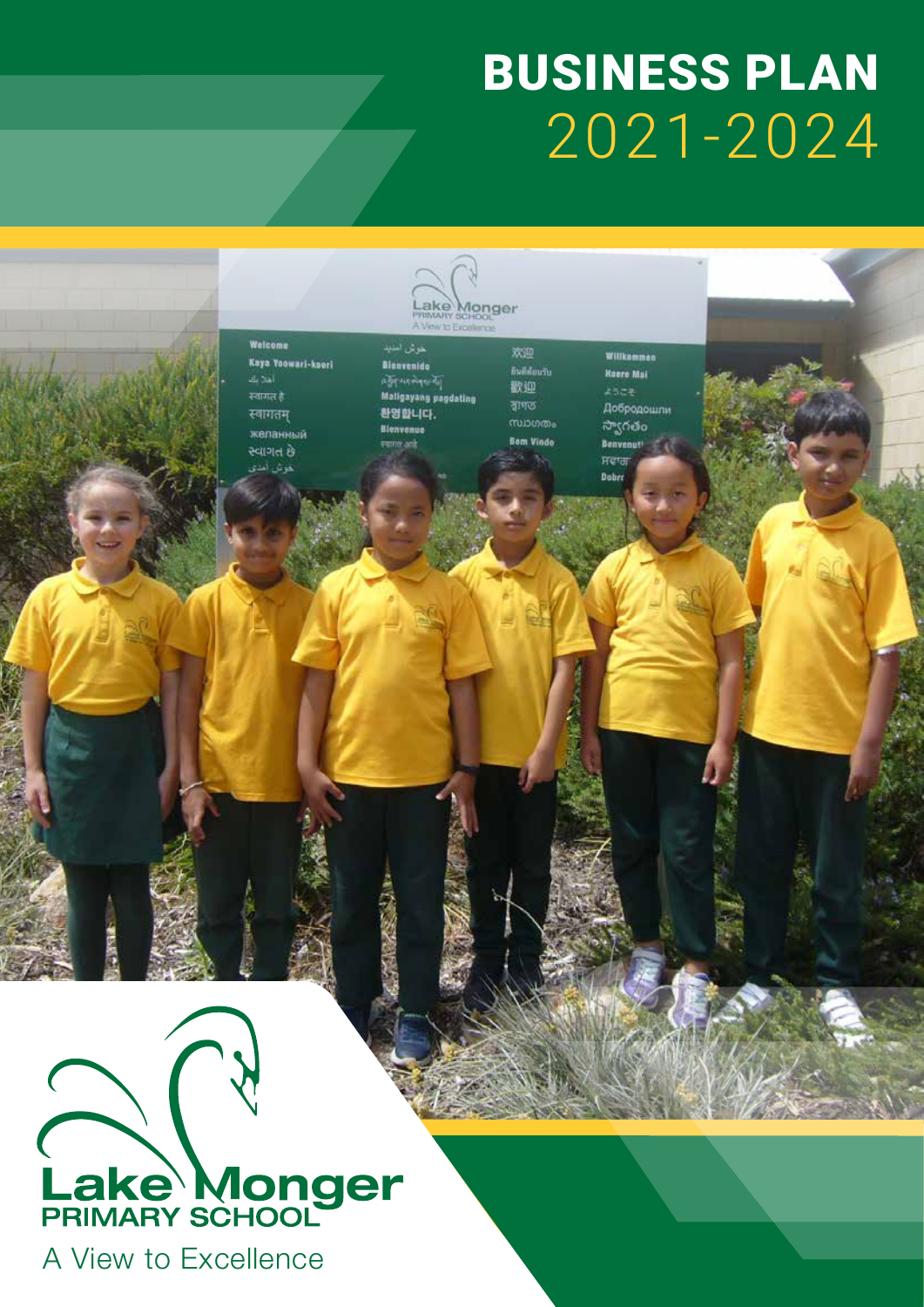# **EVERY STUDENT, EVERY CLASSROOM, EVERY DAY.**

#### **OUR SCHOOL VISION**

At Lake Monger Primary School we endeavour to provide a safe and supportive environment in which our students can develop their knowledge, skills and confidence to achieve their individual potential and to be able to contribute positively to society. We aim to develop considerate, tolerant, resilient and self-disciplined students.

### **CONTEXT**

Lake Monger Primary School is a small city school with a country school atmosphere located idyllically on the shore of Lake Monger. The local intake area is quite small. On average the transiency rate is 26% (2019 data) and the percentage of Language Background Other Than English (LBOTE) children attending is 76% (ACARA 2019).

# **OUR SCHOOL ETHOS**

The school motto is *A View To Excellence*. In particular it is considered essential for the children at Lake Monger Primary School to develop a broad range of skills. The 2021 – 2024 Business Plan aims to ensure all students at Lake Monger Primary School learn skills that prepare them to be:

- Life long learners
- Learners of a language other than English
- Literate in Information, Communication and Digital Technologies
- Cognitively prepared
- Physically, culturally, socially and emotionally aware

The focus is on providing learning opportunities that allow children to achieve their potential. This is done in a caring and responsive environment that respects the rights of all members and recognises that the children at Lake Monger Primary School are our prime consideration.

# **BUILDING ON STRENGTH** *Future directions for the Western Australian public school system*

# **Use of evidence to drive decision-making at all levels of the system**

The important consideration for the future is how the collected data is analysed and used to pinpoint issues, understand challenges, assess impact and redirect effort.

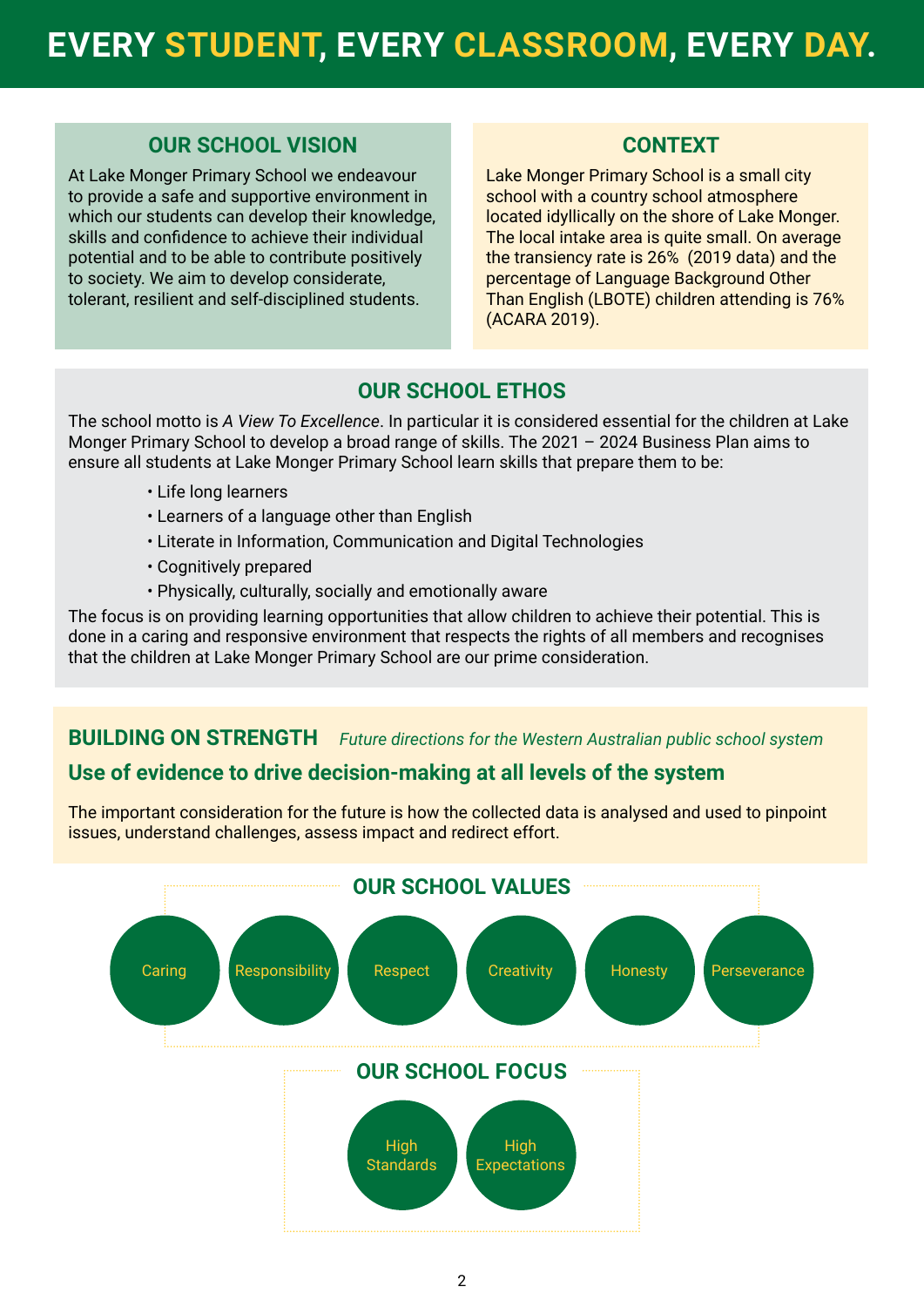# **TEACHING, LEARNING AND ASSESSMENT**

**Quality teaching is what makes the difference to whole school and individual student improvement.**

**BUILDING ON STRENGTH –** *Provide every student with a pathway to a successful future*

#### **WE WILL:**

AREA **1**

- **•** Implement identified priority areas as outlined in the School Plan each year.
- **•** Continue to use system level achievement targets (e.g. NAPLAN, On Entry).
- **•** Monitor student progress in Kindergarten through the internal SOCS (Screen of Communication Skills) test.
- **•** Monitor student progress from Pre Primary to Year 6 through the internal twice yearly Australian Council for Educational Research (ACER) testing in Literacy, Numeracy and Science (Years  $3 - 6$ ).
- **•** Teachers will continue to take responsibility for data literacy by managing and annually analysing data in the Managing Information System (MIS) context matrix.
- Use the On Entry assessment results from the commencement of the year to identify Pre Primary students requiring further support and repeat the On Entry assessment at the end of the year for the identified children in Pre Primary.
- **•** Continue to offer Gifted and Talented / Extension programs for identified children e.g. debating, extension music, extension choir, EYES (Early Year Extension Students), PEAC (Primary Extension and Challenge).
- **•** Maintain English as an Additional Language or Dialect (EALD) specialist teacher time in Kindergarten to Year 6 with class support programs.
- **•** Continue to focus on the development and implementation of Individual Education Plans (IEP) and Group Education Plans (GEP) for early intervention and possible support provided for students identified.
- **•** Monitor and review whole school programs/ approaches i.e. Mathletics, Mathseeds, iMaths, Sound Waves and Reading Eggs / Reading Express; and implement new system initiatives as required.
- **•** Continue to implement the Australian Curriculum as specified by the School Curriculum and Standards Authority (SCSA).
- **•** Continue to analyse NAPLAN data through a range of sources including Schools On Line, My School Website, Education Assessment and

Reporting Software (EARS), First Cut and the Dashboard to inform future planning.

- **•** Analyse and plan for writing improvement from Kindergarten to Year 6 using the Brightpath Assessment Tool.
- **•** Continue the implementation of Digital Technology and Science, Technology, Engineering and Mathematics (STEM) programs i.e. Classroom work, Thinkers Club.
- **•** Continue to implement the Aboriginal and Cultural Standards framework.
- **•** Continue with specialist programs offered in Years 1 – 6 in music, language (Italian), Information and Communication Technology (ICT) and physical / health education to provide a balanced program.

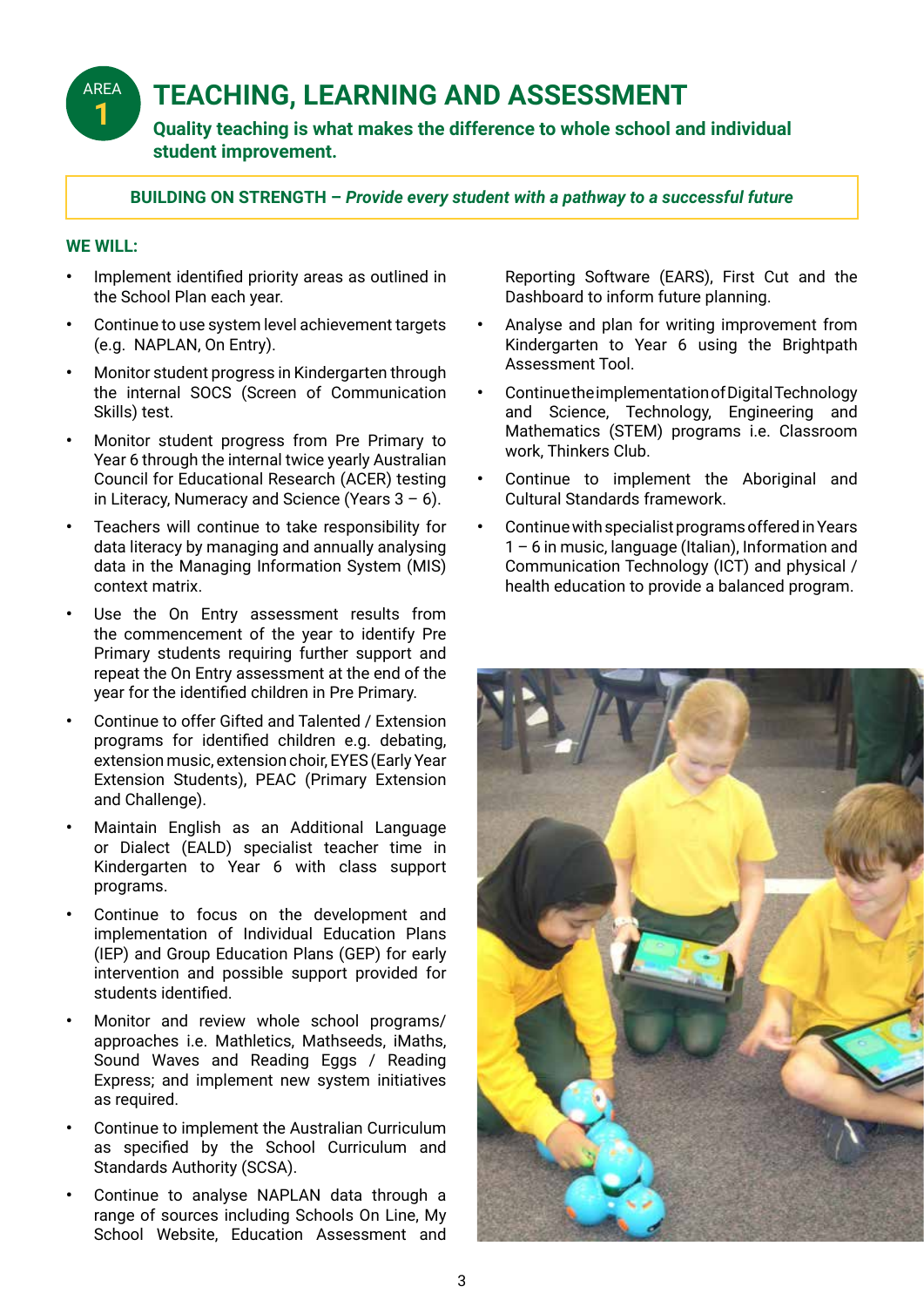#### **HOW WE WILL MEASURE OUR SUCCESS:**

The average % of children at and above the All Australian Mean in NAPLAN results over three years is: \*

| <b>Reading</b> | <b>Spelling</b> | <b>Numeracy</b> | <b>Punctuation and</b><br><b>Grammar</b> | <b>Writing</b><br>(Combined persuasive<br>and narrative results) |
|----------------|-----------------|-----------------|------------------------------------------|------------------------------------------------------------------|
| Year 3 59%     | Year 3 71 %     | Year 3 52%      | Year 3 53%                               | Year 3 71%                                                       |
| Year 5 52%     | Year 5 64%      | Year 5 58%      | Year 5 73%                               | Year 5 74%                                                       |

- **•** The Year 3 and Year 5 NAPLAN results will place the Language Background Other Than English (LBOTE) cohort at 90% above the National Minimum Standard. \*
- **•** The Year 3 and Year 5 NAPLAN results will place Lake Monger Primary School in the top 10 against like schools in each NAPLAN area tested. \*
- **•** The combined Year 3 and Year 5 NAPLAN results in a given year will be at or above the All Australian Mean in 8 out of the 10 areas tested. \*
- **•** Maintaining the performance of the Year 3 and Year 5 NAPLAN performance generally in the 'high progress, high achievement quadrant'. (A commendation from the 2016 Independent Public School Review Findings).
- **•** By the end of each year the On Entry assessment data will reveal that 90% of Pre Primary children have received a median cohort score of 462 in Reading, 200 in Writing and 422 in Numeracy. \*

\* The figures in these targets have been decided upon after considering historical data collected from NAPLAN (2017 – 2019) and On Entry (Median Achievement Table).

# **LEADERSHIP**

**Instructional leadership within a distributed leadership model is integral to strengthening staff knowledge.**

**BUILDING ON STRENGTH -** *Build the capacity of our principal, our teachers and our allied professionals*

#### **WE WILL:**

AREA **2**

- **•** Maintain a distributed leadership model through the Learning Area Leaders (LAL).
- **•** Reflect and build upon our Public School Accountability findings.
- **•** Discuss the Delivery and Performance Agreement (DPA) with teachers and the School Board to drive our planning for the Business Plan, School Plan and Classroom Plans.
- **•** Hold comparability meetings between teachers in the same year levels each semester to inform report grades.
- **•** Ensure teachers access the judging standards from the SCSA website for comparability purposes.
- **•** Engage in Peer Observation practices for teachers.
- **•** Professionally develop staff in areas that link to the school priorities.
- **•** Ensure staff access on-line professional learning.
- **•** Engage staff in professional learning opportunities to build awareness and confidence regarding the use of technology to deliver the curriculum and meet the needs of individual students.
- **•** Ensure professional learning for staff is accessed as outlined in the Professional Learning policy.
- **•** Support staff with leadership ambitions using available resources e.g. Western Australian Future Leaders Framework, to connect aspirants to programs on offer e.g. Aspirant Leader programs and Teacher/ Leader program through the Churchlands Network.
- **•** Ensure staff complete the biennial National Schools Opinion Survey (NSOS) and responses to questions related to wellbeing are particularly noted.
- **•** Make decisions based on what is best for our students through a clear change management process using evidence to drive decisions.
- **•** Review annually how our school upholds our motto 'A View To Excellence.'
- **•** Ensure teachers review and apply their knowledge of the Aboriginal Cultural Standards Framework.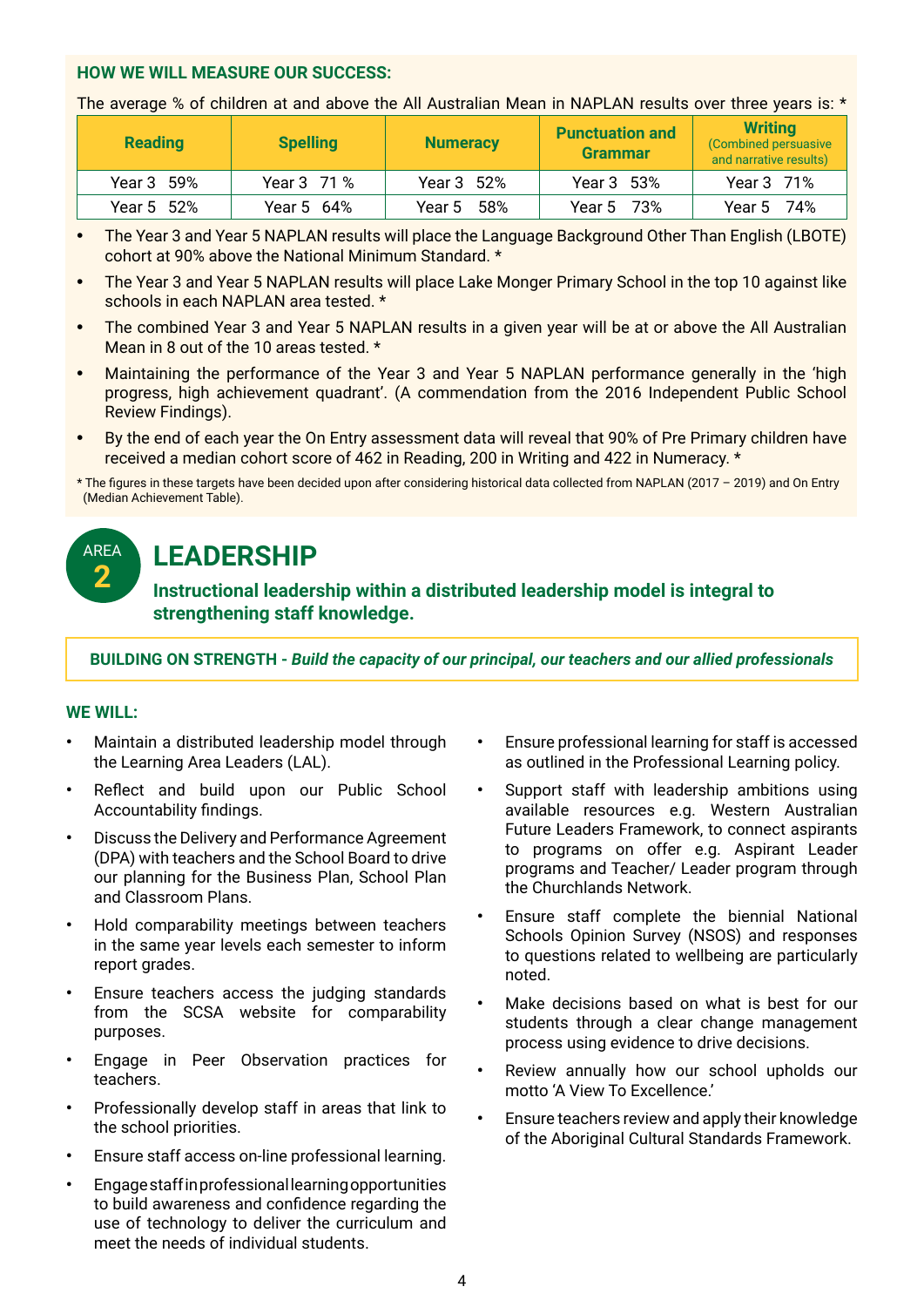#### **HOW WE WILL MEASURE OUR SUCCESS:**

- **•** The Teacher Judgement section of the Schools Performance Monitoring remains within the expected performance range.
- **•** The number of staff participating in the NSOS is 70% or more.



AREA **3**

# **LEARNING ENVIRONMENT**

**The learning environment promotes a culture of high standards and high expectations of staff and students.**

**BUILDING ON STRENGTH -** *Strengthen support for teaching and learning excellence in every classroom*

#### **WE WILL:**

- **•** Maintain a culture of capacity building of all teachers through Performance Management that includes the National Professional Standards for Teachers, Professional Learning and Peer Observation.
- **•** Continue to promote a culture of positive behaviour through the whole school Values Program and the Lake Monger Primary School Behaviour Management in School Plan (BMIS).

#### **HOW WE WILL MEASURE OUR SUCCESS:**

- **•** Maintain and /or improve regular attendance at 80% or above.
- **•** Reduce the percentage of Lake Monger Primary School students falling in the At Risk Moderate category to be equal or less than that of Western Australian Public schools.
- **•** Through the result of the external NQS verification.
- **•** Continue to strive for attendance improvement through monitoring and implementing strategies e.g. SMS Attendance Line.
- **•** Maintain the children's sustainable garden and other sustainability projects.
- **•** Continue to monitor and improve the National Quality Standard (NQS).
- **•** Administer the NSOS to students in Years 5 and 6.
- **•** The annual 'My Classroom' survey administered to students in Years 2 and 4 shows the average score for each response to be at or above 3.
- **•** The NSOS administered to students in Years 5 and 6 shows all responses to be at 4 or above.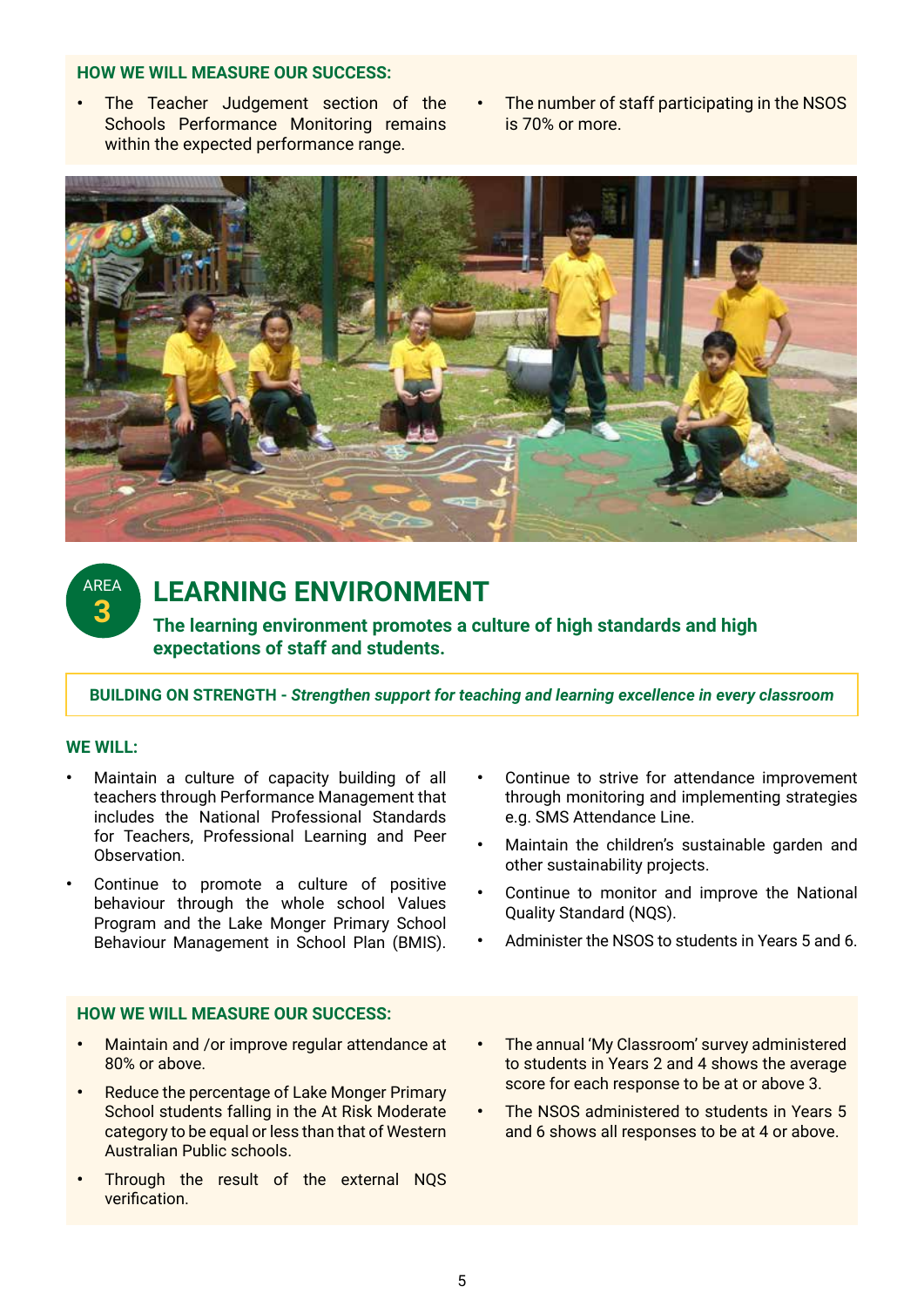**RELATIONSHIPS**

**Effective relationships between students, parents, staff and the local and wider community support positive student outcomes.**

**BUILDING ON STRENGTH -** *Partner with families, communities and agencies to support the educational engagement of every student*

#### **WE WILL:**

AREA **4**

- **•** Conduct, review and report the findings of the Parent NSOS to the school board and community.
- **•** The student council will continue to support fundraising events, both 'in school' and outside the school e.g. Easter raffle, Telethon Speech and Hearing 'Get Loud', Jeans for Genes day.
- **•** Maintain links with the Town of Cambridge (e.g. ANZAC service, grant applications, art competition), Bold Park Community School (e.g. ANZAC service, music events) and Telethon Speech and Hearing.
- **•** Continue lease arrangements with businesses, community and sporting groups. e.g. Mulberry Tree Before and After School Care.
- **•** Promote and support P&C initiatives.
- **•** Promote and support a parent representative for each class, each year.
- **•** Continue to have the Breakfast Club operating at the school one day per week.
- **•** Continue to support the Workplace student programs, the Pre-Service Education Assistant program offered through North Metropolitan TAFE and the Pre-Service Teacher Program through Edith Cowan University.
- **•** Continue to be involved in interschool events e.g.

winter carnival, athletics, cross country, debating.

- **•** Support the school banking program.
- **•** Maintain and regularly update the school website and electronic sign.
- **•** Ensure the Lake Monger Primary School Board is adding value to the functioning of the school.
- **•** Support the needs of our diverse cultures.
- **•** Maintain positive relationships with other schools through the Churchlands Network, including Bob Hawke College, feeder secondary school for Lake Monger Primary School.
- **•** Foster links between school and home through education.
- **•** Conduct individual school tours available to parents on request.
- **•** Continue with the induction process for new staff members to Lake Monger Primary School.

#### **HOW WE WILL MEASURE OUR SUCCESS:**

**•** Increase the number of parents participating in the NSOS by 10%.

AREA **5**

# **RESOURCES**

**There are clear links between school priorities and the human, physical and financial resources of the school.**

**BUILDING ON STRENGTH -** *Support increased school autonomy within a connected und unified public school system*

#### **WE WILL:**

- **•** Review the Workforce Plan annually.
- **•** Continue to manage building and property faults as a part of the Independent Public School initiative.
- **•** Continue to plan for future growth.
- **•** Continue the ICT support for the school provided through the integrator.
- **•** Ensure the induction process for new students is coordinated by administration and EALD staff.
- **•** Ensure the LAL / Cost Centre Managers (CCM)

support the management of the student centred funding for maximum benefit, so that all students have the opportunity for success.

#### **HOW WE WILL MEASURE OUR SUCCESS:**

**•** That 96% of the allocated budget for each year is spent according to the Department of Education Schools Resourcing guidelines.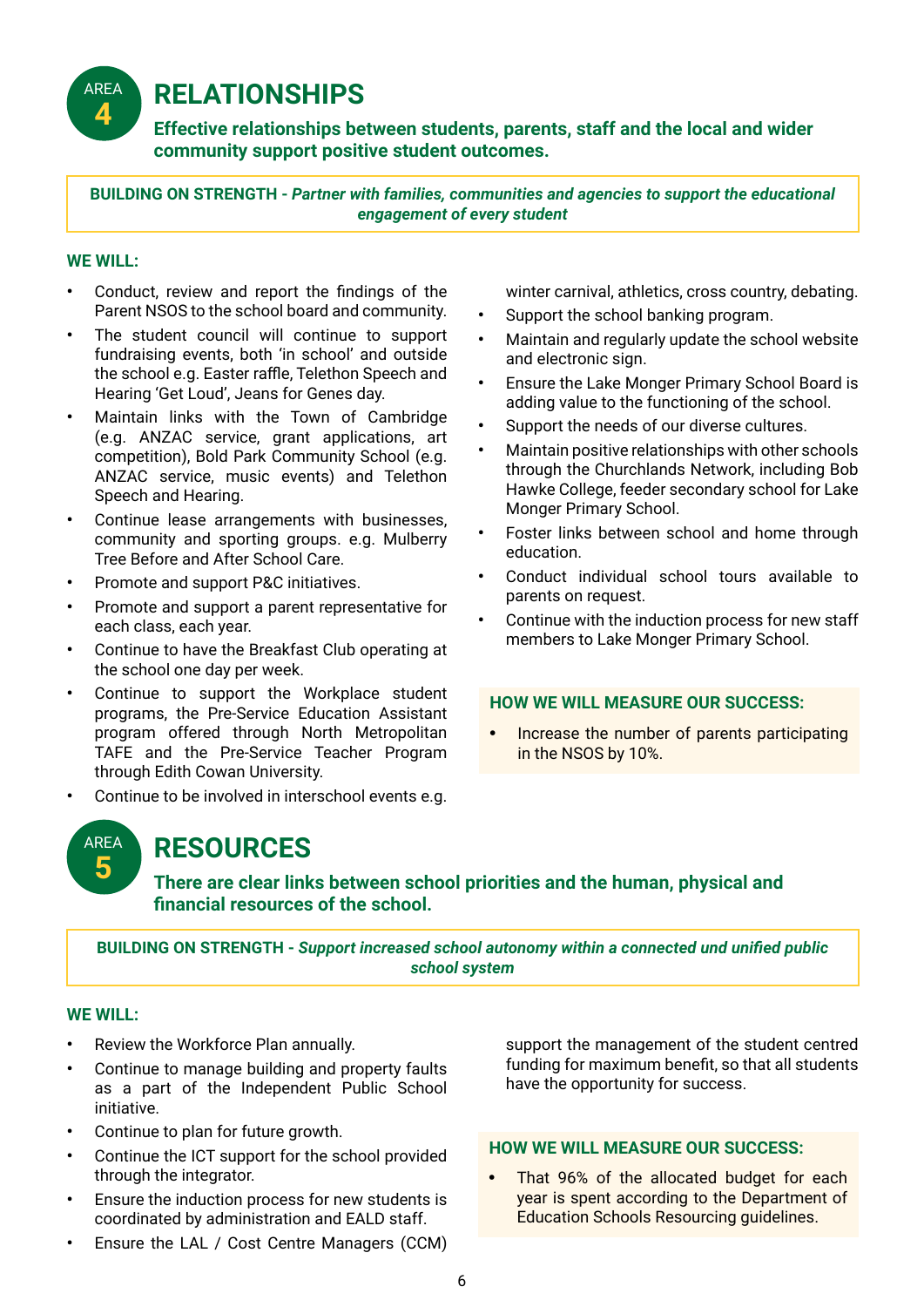# **HOW OUR PLAN WORKS**

The planning framework at Lake Monger Primary School is consistent with the Western Australian Department of Education's "School Improvement and Accountability Framework," based on an annual plan, act, assess improvement cycle.



The following three components are a part of the improvement cycle:

**1. Strategic Direction**

The Department of Education Strategic Plan: This defines the Department's goal and describes the strategic outcomes expected from the education system and from our school.

The Lake Monger Primary School Business Plan: This is a three year plan which defines the strategic direction and key areas of focus for our school.

**2. School Plan**

The School Plan is for one year and outlines the areas of priority, learning areas and strategic focus for the school. These plans are developed and reviewed by the Learning Area Leaders and staff, and operationalise the Business Plan.

#### **3. School Report**

The Lake Monger Primary School Report is an annual report that describes and provides the community with information about our performance. It gives parents and other members of the community a clear sense of how students in the school are progressing and what is being done to maximise student achievement. Included in this report is a section that reviews how the school is performing against the success criteria in each of the five areas outlined in the Business Plan.